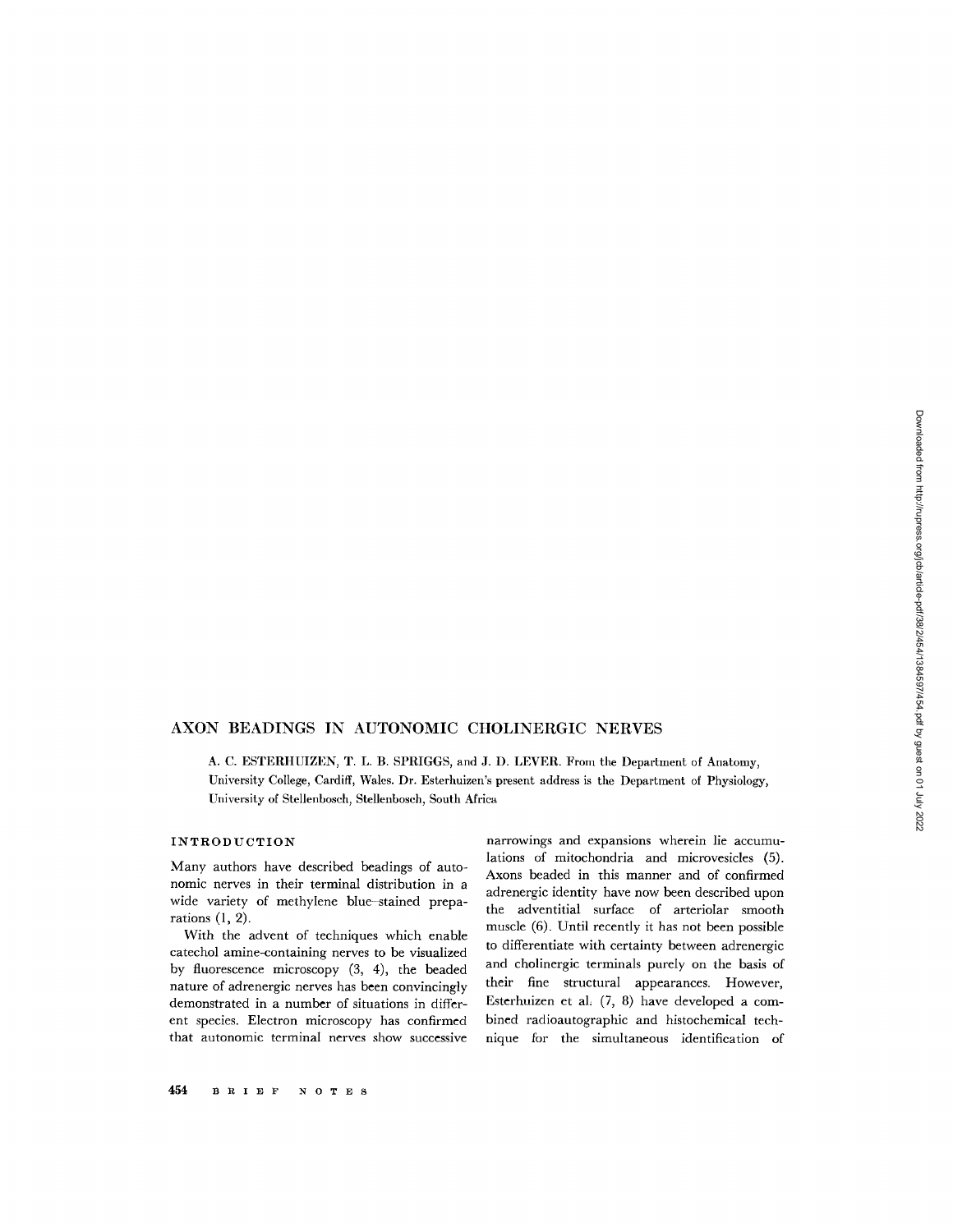adrenergic and cholinergic fibres in electron radioautographs. The form of cholinergic axons in their terminal distribution within the cat pancreas is the subject of the present study.

#### METHODS

Specimens of cat pancreas were fixed in glutaraldehyde and "stained" for acetylcholinesterase by incubation with acetylthiocholine in the presence of the specific pseudocholinesterase-inhibitor ethopropazinc according to the method of Lewis and Shute (9). The specificity of this staining procedure is discussed in an earlier paper (8). Specimens were postfixed in osmium tetroxide and embedded in Araldite, and fine sections were cut with a Porter-Blum microtome. The sections were stained with lead (10) and examined in a Siemens Elmiskop I electron microscope. In addition to single sections or short series of serial sections (up to eight sections), a long series of 128 consecutive sections mounted on 16 grids was prepared.

## OBSERVATIONS

Cholinergic axons were readily identified by the presence of an electron-opaque acetylcholinesterase reaction product associated with the axolemmae (Figs. 1-12). In some of the sections illustrated, the cholinergic axon is seen to contain granular vesicles of approximately 1000 A in diameter. Granular vesicles are commonly associated with adrenergic nerves, and, since it has been proposed that acetylcholine may be involved in adrenergic transmission (11, 12), the question arises whether these larger granular vesicles contain catechol amines. Indeed, Graf (13) suggests that axons in mouse heart which stain for acetylcholinesterase may be adrenergic in function simply because they contain large granular vesicles. However, the granular vesicles characteristic of presumed adrenergic nerves are nominally of about 500 A in diameter (14-16), approximately half the size of the granular vesicles observed in cholinergic axons (this paper, 13, 15, 17). Morphologically similar, larger granulated vesicles (about 1000 A in diameter) are found in adrenergic nerves (6, 8, 14, 16, 17), but the frequency with which they are observed is not significantly diminished by pretreatment of the tissues with  $\alpha$ -methyl-m-tyrosine or reserpine (drugs which deplete noradrenaline from adrenergic nerves), whereas the number of smaller granulated vesicles (about 500 A in diameter) observed is significantly reduced (18, 19). It appears unlikely, therefore, even in adrenergic axons, that the larger granulated vesicles contain noradrenaline.

It is generally accepted that adrenergic nerves selectively accumulate noradrenaline (see reference 20). From radioautographs of noradrenaline-<sup>3</sup>H-perfused autonomically-innervated tissues stained for acetylcholinesterase, it has been shown conclusively that adrenergic axons (labeled by overlying silver grains) do not stain for acetylcholinesterase and that cholinergic axons (acetylcholinesterase-stained) do not exhibit overlying silver grains (7, 8, 16, 17, 21). Moreover, many of the cholinergic axons in these studies have been observed to contain the larger variety of granulated vesicle (see reference 17). It is improbable, therefore, that the larger granulated vesicle found in some cholinergic nerves represents a store of noradrenaline. This situation emphasizes the extreme caution necessary in extrapolating solely from morphological evidence.

In single sections the diameters of cholinergic axon profiles showed great variation. The larger profiles were frequently identified with concentrations of microvesicles and mitochondria within the axoplasm. Where cholinergic axons were transected in longitudinal section, there was evidence that they possessed expansions and narrowings. There was also an indication, from short series of consecutive sections, that the dimensions of cholinergic axons may change abruptly along a short length of nerve.

In the present attempt to produce a long series of consecutive sections, not every section was secured, for technical reasons; although the series was thus incomplete, it was still possible to follow selected cholinergic axons for a distance of approximately 10  $\mu$ .

Since it is clearly impracticable to illustrate in a short report all the sections examined, Figs. 1-12 have been chosen as representative. However, it must be emphasized that our observations were based on an examination through the whole series.

Incontrovertible evidence that cholinergic axons showed successive beadings and narrowings was obtained. It has been possible to trace continuity of one axon *(A)* throughout the series. It is clear from Figs. 1 and 2 that the two profiles *A,* and *A* represent transections of this same axon. When axon *A* is followed through Figs. 3-12, it exhibits successive swellings and narrowings of outline. These swellings or beadings along its course are shown in Figs. 2-4, 7, 10, 12 and are characterized by concentrations of microvesicles.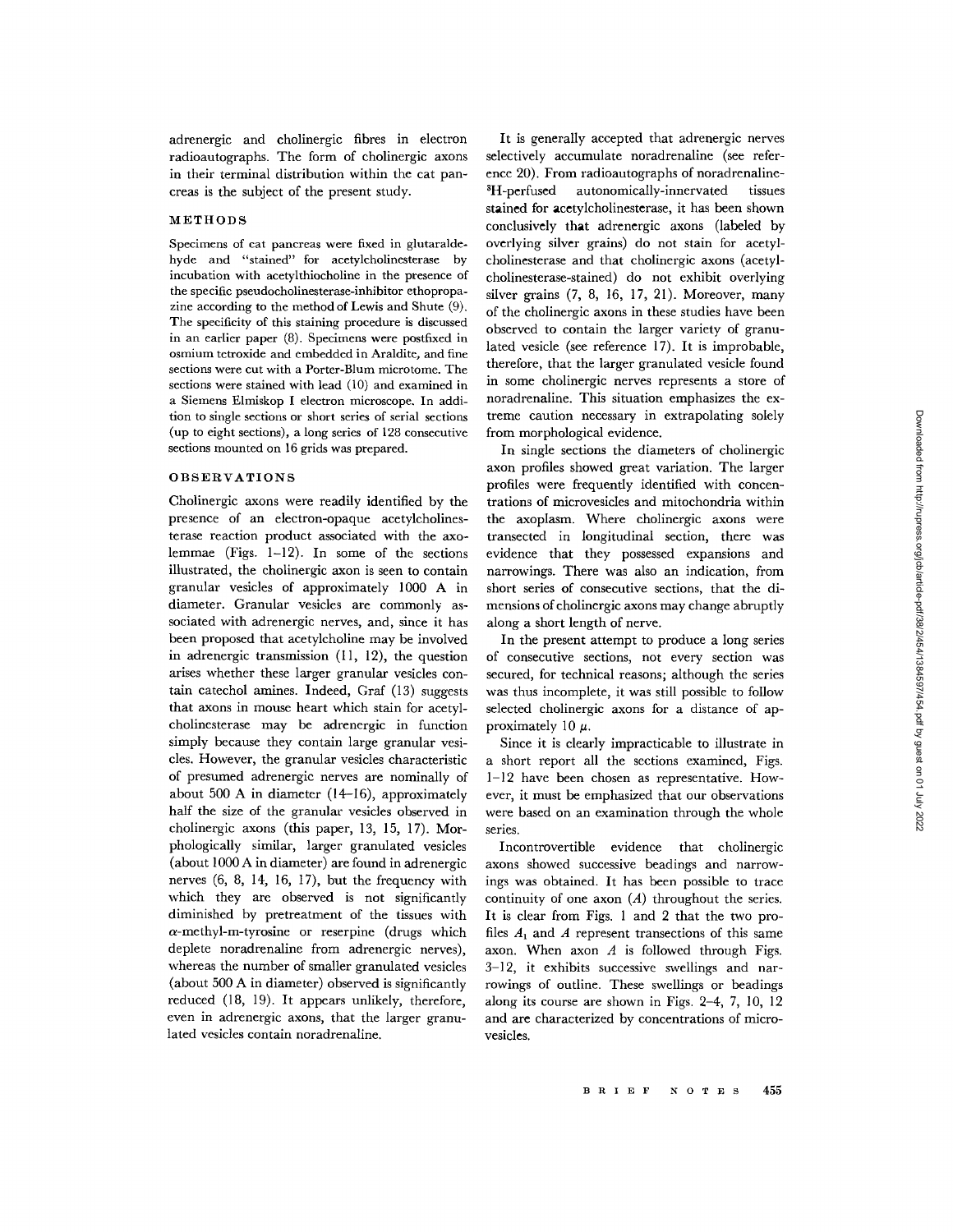

FiGURES 1-12 Representative sections in a long series through an axon *(A)* related to endocrine cells in the cat pancreas. Axon A shows successive beadings and narrowings through the series. Acetylcholinesterase reaction product is the dense material surrounding the axon and other cell profiles (arrows, probably Schwann cell process). For more detailed description, see text. The approximate depth (assuming 800-A thick sections) in the tissue block seen in Figs.  $1-12$  were 0.5, 1.1, 1.8, 2.2, 2.5, 3.4, 3.7, 4.2, 5.6, 7.2,8.8, and 10.1  $\mu$ , respectively.  $\times$  12,000.